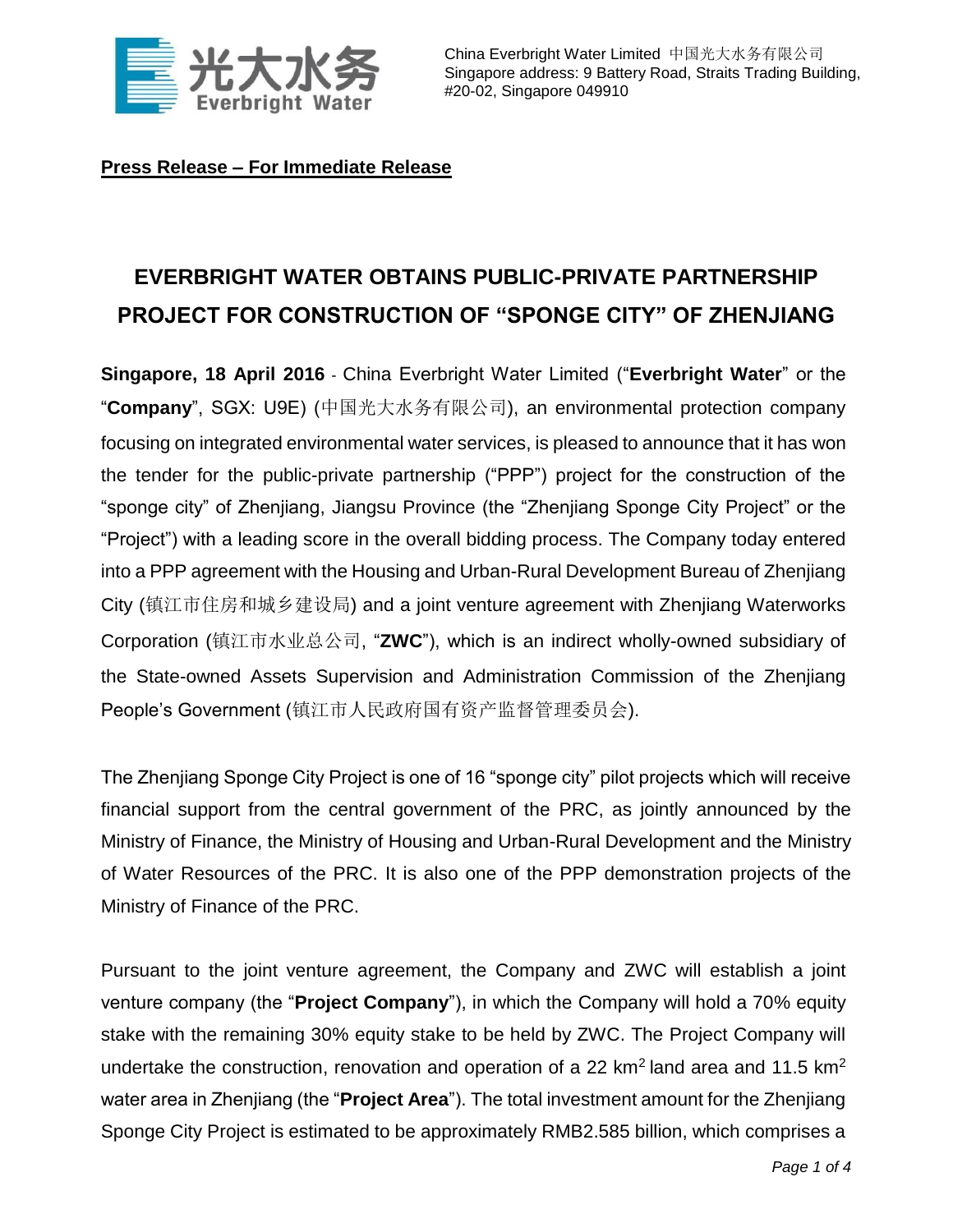

RMB1.2 billion subsidy from the PRC central government (the "**Government Subsidy**") and a RMB1.385 billion investment to be contributed by the Project Company (the "**Project Investment**"). The concession period granted to the Project Company is 23 years.

The Zhenjiang Sponge City Project includes (i) the ecological restoration, repair, low impact development and renovation of pipeline networks, flooding and waterlogged areas within the Project Area, which is to be funded by the Government Subsidy (the "**Government Funded Portion**") and (ii) the construction and operation of the Zhengrunzhou wastewater treatment plant (including (a) a waste water treatment expansion project with a daily designed capacity of  $75,000$  m<sup>3</sup> which complies with the National Grade 1B water discharge standard and (b) an advanced waste water treatment facility with a daily designed capacity of 200,000  $m<sup>3</sup>$  which complies with the National Grade 1A water discharge standard), a series of rainwater pump stations, drainage networks, rainwater storage tanks and the ecological restoration and repair of certain rivers, which is to be funded by the Project Investment (the "**Project Company Funded Portion**"). The Project Company will be responsible for providing engineering management services in relation to the Government Funded Portion and for the construction and operation of the Project Company Funded Portion.

**Mr. Wang Tianyi, Executive Director & Chairman of Everbright Water,** said: "the concept for construction of a "sponge city" project is to build a city like a "sponge" with the function of storing water and "breathing" in order to effectively reduce the diffused pollution and to enhance the ability of preventing floods. Zhenjiang is a national model city of environmental protection with developed economy as well a favorable investment and commercial environment. The waste-to-energy project and photovoltaic energy project invested by China Everbright International Limited in Zhenjiang has been strongly supported by the local government in respect of project construction and operation management. By winning the Project, Everbright Water will devote to improving the progress of ecological restoration and clean water source with the support of the local government. With the joint effort of our management team, we believe that the Company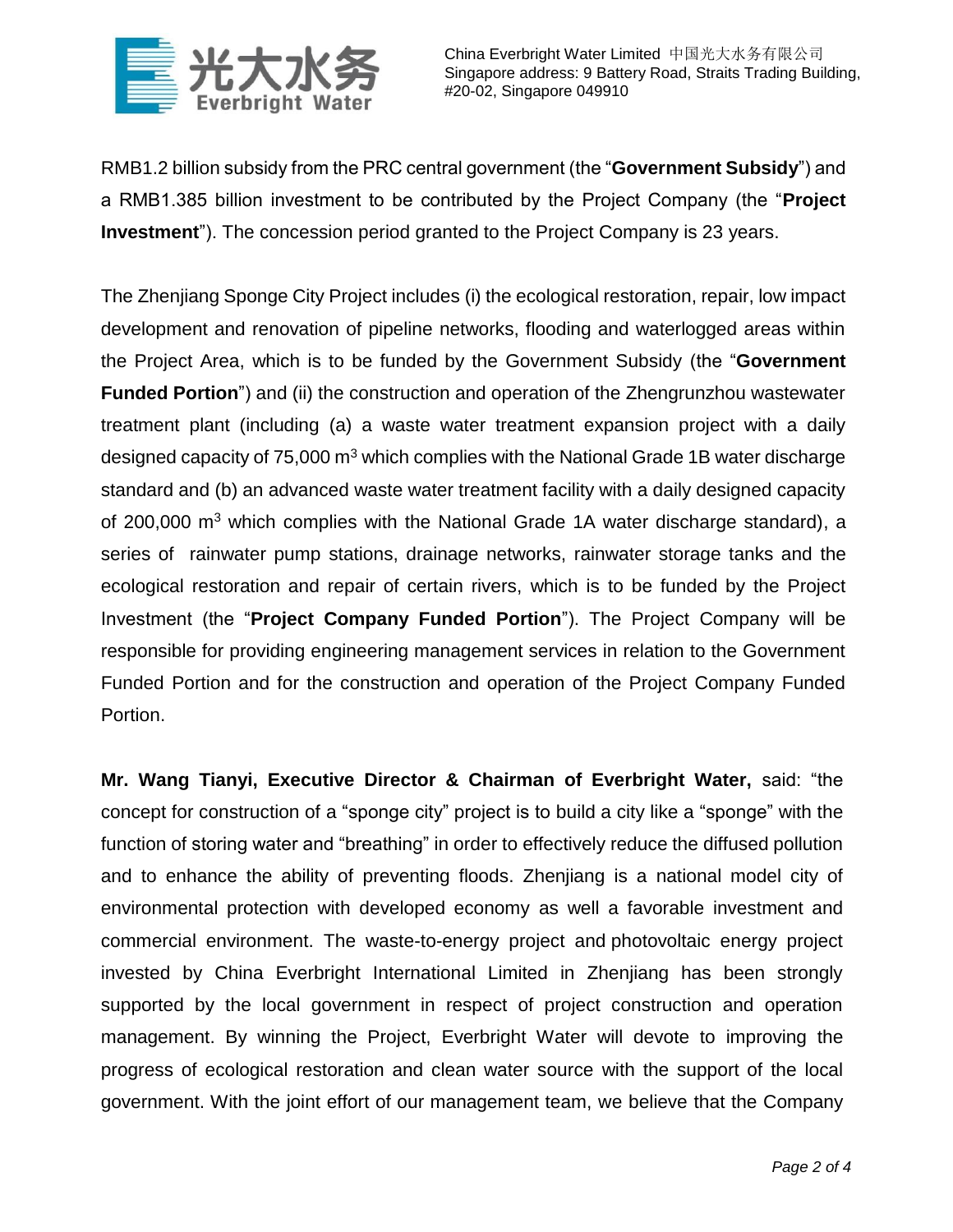

will take the lead to making Zhenjiang Sponge City Project as a demonstration project of national sponge city with good investment return."

**Mr. Wang Tianyi** continued: "Only those enterprises that are equipped with the superiority in financing, engineering and operational capabilities as well as the ability to integrate these resources would stand a chance to win the bid for PPP projects as high requirements are imposed on environmental protection players - they will be evaluated in various aspects such as technology, funding, management and resources integration. The successful bid for the Project demonstrates that the Company's overall strength and technical capabilities are highly recognized by the local government. This will further strengthen synergies between our projects in Jiangsu Province and improve the strategic layout of our business. Winning the bid for the Project is of great significance to the Company's development in expanding into the sponge city construction market and building the Everbright Water's sponge city industrial chain."

*A "sponge city", also known as "low impact development rainwater system", refers to a city with a water system which operates like a sponge to absorb, store, infiltrate and purify rainwater and to release the same for reuse when necessary. The construction of a "sponge city" involves (a) undertaking works to protect existing urban ecosystems, (b) the ecological restoration and repair of existing urban ecosystems and (c) the low impact development of new and existing urban ecosystems. A "sponge city" project is part of an integrated environmental water service, which involves the construction, maintenance and operation of grass channels, rain gardens, sunken green spaces, urban storm water drainage pipes, pump stations and waste water treatment plants.*

## **-END-**

## **About China Everbright Water Limited**

China Everbright Water Limited ("Everbright Water" or the "Company") is a company focusing on integrated environmental water services. The Company is listed on the Mainboard of Singapore Exchange Limited (SGX: U9E) with its direct controlling shareholder